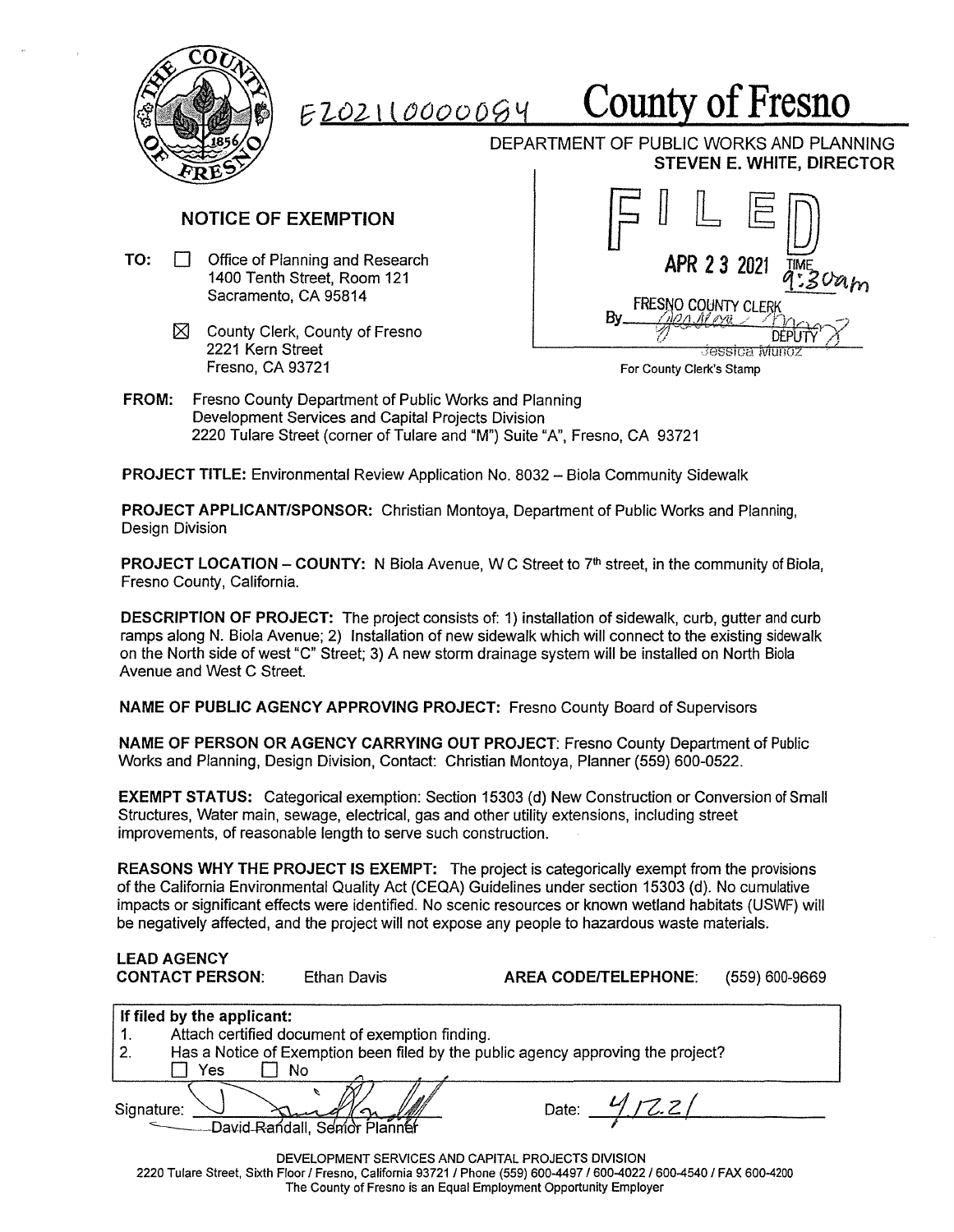## 8-Z *oil\ 000006~*



 $\sim$ 

 $\hat{a}$ 

□ Signed by Lead Agency Date received for filing at OPR: <br>□ Signed by Applicant Signed by Lead Agency<br>Signed by Applicant

 $\mathcal{L}_{\mathcal{A}}$ 

G:\4360Devs&Pln\PROJSEC\PROJDOCS\Environmental\Exemptions - Exclusions - CE(N)ST\8000-8999\ER 8032 Biola Street Repairs\ER 8032 Biola Street Repairs NOE.docx